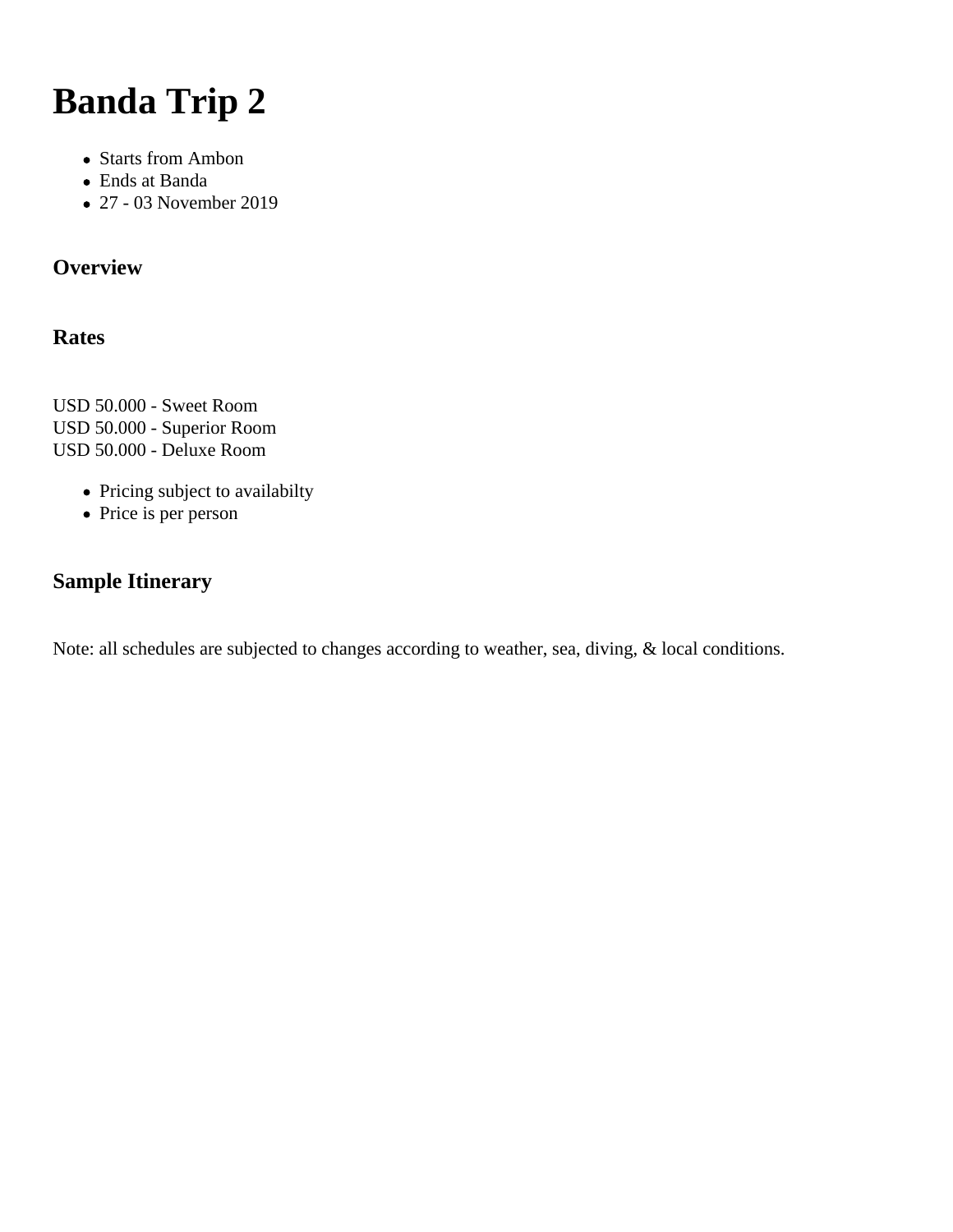| Day Trip    | <b>Many Dives</b>    | Remarks                                                                                                                                                                                                                                                                      |
|-------------|----------------------|------------------------------------------------------------------------------------------------------------------------------------------------------------------------------------------------------------------------------------------------------------------------------|
| $\bf Day 1$ | $ 0-2$ dives $(2pm)$ | Our staff will meet you on your<br>arrival at Pattimura Airport, Ambon<br>or local hotel and transfer you to the<br>Radhia Nitya. Arrivals before<br>midday are best so we can make<br>check dive $(s)$ in Ambon Bay before<br>we get underway by 2pm for<br>overnight sail. |
| Day 2-3     | 3 dives x2 days      | Diving around Banda Islands with<br>excellent visibility, fantastic coral<br>coverage and tremendous numbers<br>of fish along with potential<br>Hammerhead sightings, plus a visit<br>to one of the Spice Islands.                                                           |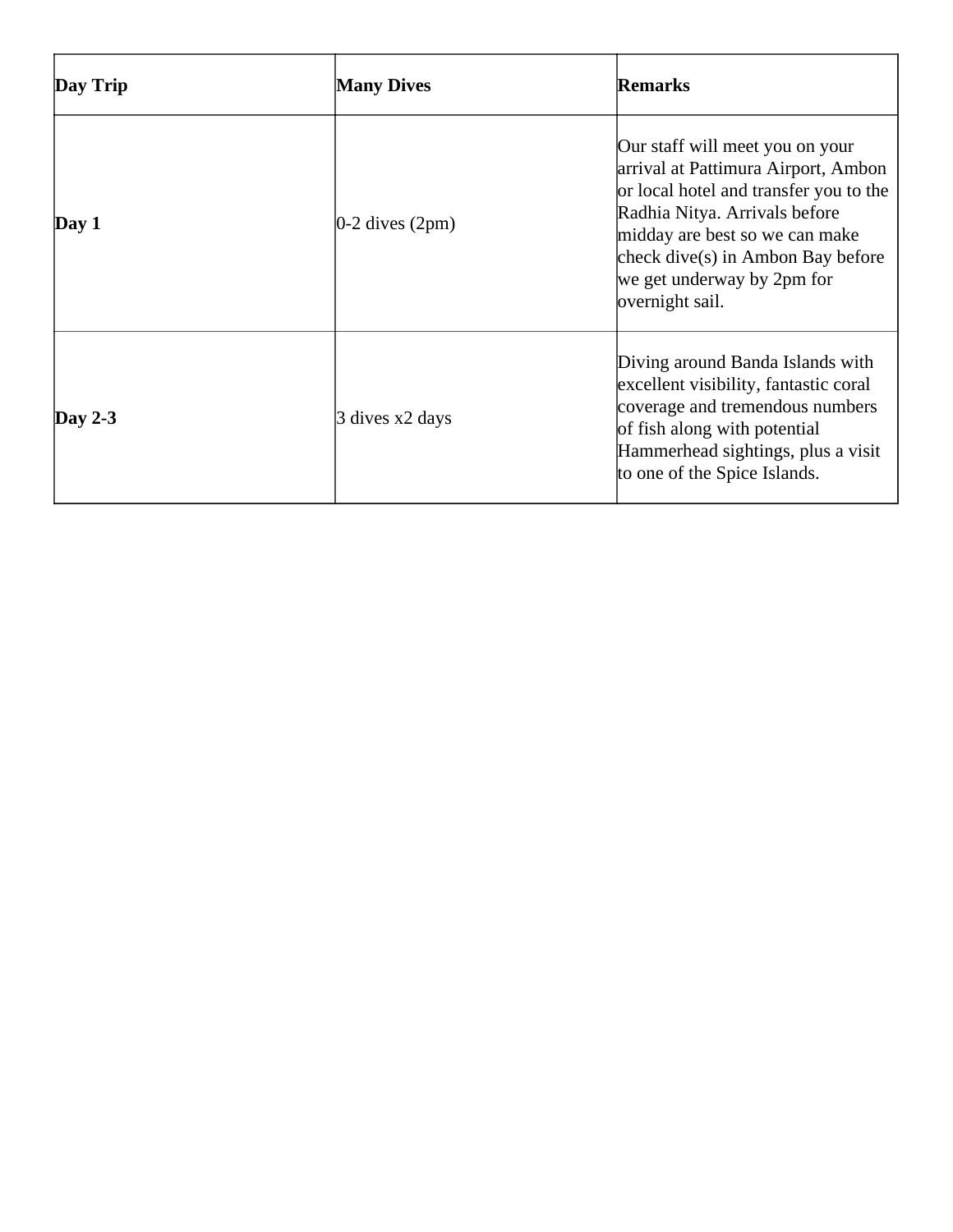| Day $4-6$   | 3 dives x3 days      | Ring of Fire: diving around<br>Volcanic Islands and stunning<br>seamounts in search of<br>hammerheads, encounter many sea<br>snakes, huge schools of fish, reef<br>sharks, tunas, & other pelagic<br>superstars.    |
|-------------|----------------------|---------------------------------------------------------------------------------------------------------------------------------------------------------------------------------------------------------------------|
| $\bf Day 7$ | 2 dives              | Hukurila Cave & Molana. Sail back<br>to Ambon where you spend last<br>night on board. Plenty of time to<br>wash & dry equipment, rest $\&$<br>relaxation, and if need be, an early<br>flight on Trip Departure day. |
| $\bf Day 8$ | 0 dives $(5am-12pm)$ | Check out after light breakfast $\&$<br>farewells, we transfer to local hotel<br>or airport. Take your pre-booked<br>flight to Ujung Pandang (aka<br>Makassar), Jakarta or Singapore.                               |

Diving days : 7 days (18 dives)

# **Included**

- Round trip transfer local Hotel/Airport Boat
- All nights' accommodation on Boat
- All meals (Western & Indonesian) snacks, coffee, tea, soft drinks
- Towels, toiletries, & cabin services
- FOC replacement if equipment breakdown
- Warm towel & drink after every dive
- Regular air tanks, weights, belt, 5 dive guides (1x Instructor, 4x Dive Masters)

# **Not Included**

- All flights & hotels stay
- Marine park & harbour fee
- Dive & travel insurance
- Laundry services
- Beer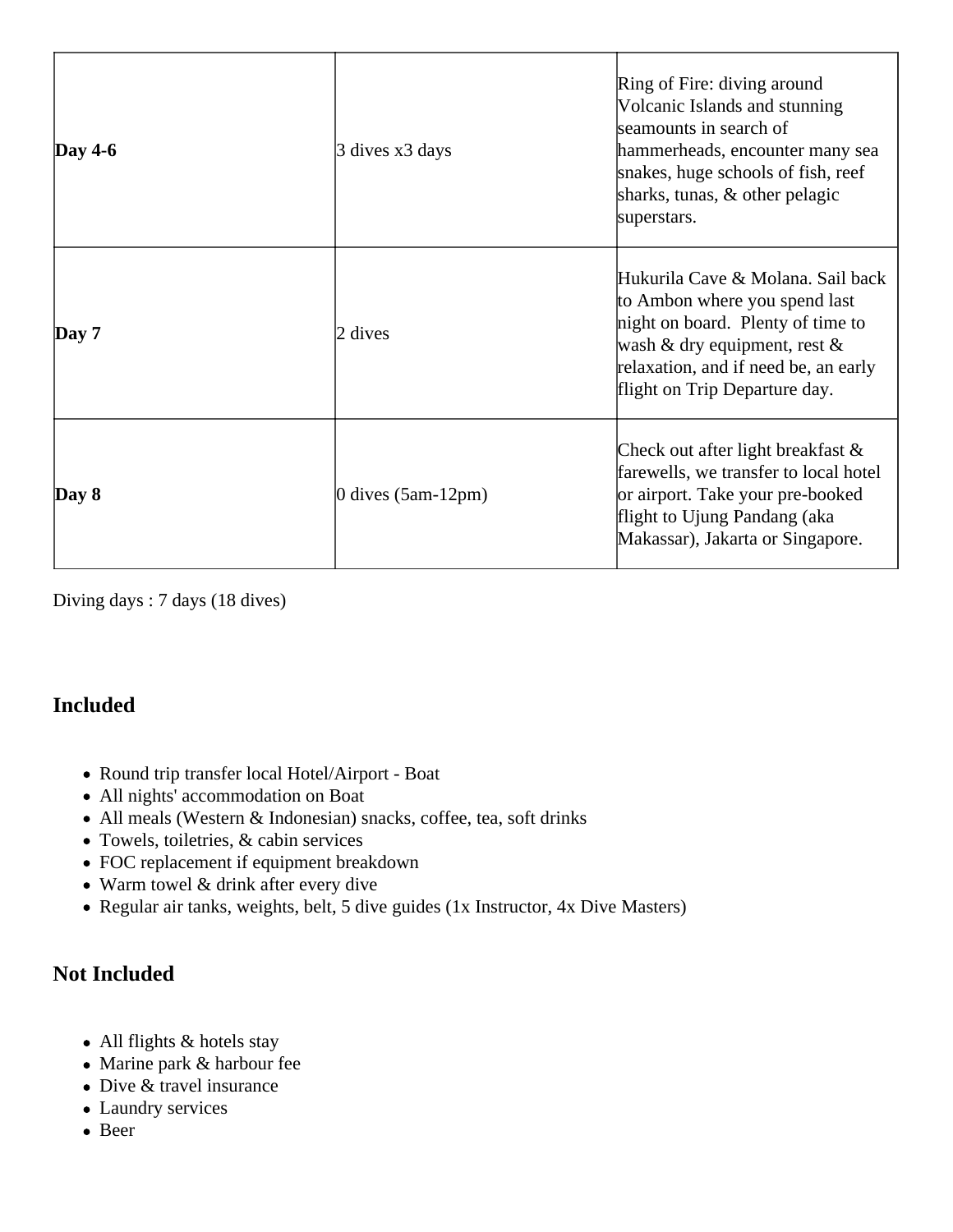- Satellite phone
- Diving Gear; dive computer, torch, 15L tank rental, BCD, regulator, wetsuit, fins mask.
- **Note**: Diving Gear Items priced per diving day and are subject to availability.
- **Note**: Exposure suits; 3mm shorty wetsuits available ONLY.

#### **Dive Site Information**

- Water temperature : 26-28 degrees Celsius
- Air temperature : 22-31 degrees Celsius
- Visibility : 15-30 meters
- Currents : medium to strong
- Level : intermediate to advanced
- Best time to dive : October to November

# **Reminder: Please Read These Before Booking**

# **Domestic Flights**

- Please book before confirming your International flights to ensure you make your connection to & from Ambon.
- We advise you to stay a night in a local hotel before the flight next day.
- Most Domestic airlines do not allow non-Indo credit card online payments. If booked with credit card please ensure the card is with you upon Check In or have an official Airline form filled in & signed by card holder authorizing the use of.

# **Health & Insurance**

- Dive Insurance: compulsory for this trip. We also strongly advise you get adequate travel insurance. Please check your travel insurance policy for your diving needs.
- Dive Computer: compulsory on this trip. We have rentals onboard if you do not have.
- Follow Safe Diving Practices at ALL times plus No Deco Diving and No Solo Diving.